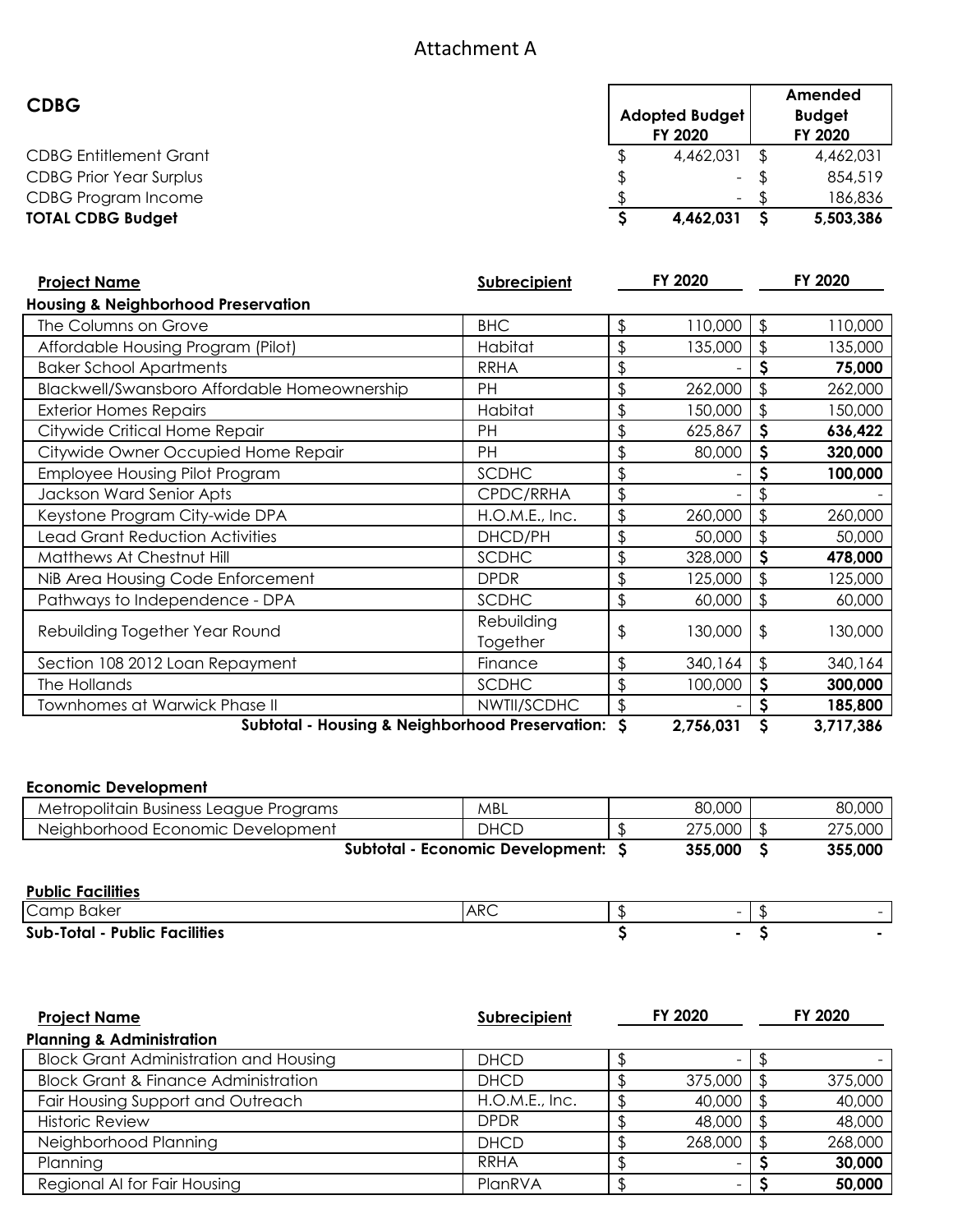# Attachment A

## **\$ 731,000 \$ 811,000 Subtotal - Planning & Administration:**

## **CDBG, continued**

#### **Public Services**

|                                              | <b>TOTAL CDBG BUDGET: S</b>   | 4,462,031 |    | 5,503,386 |
|----------------------------------------------|-------------------------------|-----------|----|-----------|
|                                              | Subtotal - Public Services: S | 620,000   | S  | 620,000   |
| Youth Build in Community                     | <b>SCDHC</b>                  |           |    |           |
| River City Roots: Urban Horticulture         | Enrichmond                    |           |    |           |
| Residential Support for Homeless Families    | <b>RBHA</b>                   | 100,000   |    | 100,000   |
| Positive Paths                               | Trinity                       | 35,000    | ß. | 35,000    |
| Pathways to Independence - PS                | <b>SCDHC</b>                  | 20,000    |    | 20,000    |
| Housing Information & Counseling             | H.O.M.E., Inc.                | 200,000   | £  | 200,000   |
| Housing Code Enforcement & Counseling        | <b>RDSS</b>                   | 90,000    | S  | 90,000    |
| Lead safe and Healthy Homes Outreach Support | <b>RCHD</b>                   | 125,000   | \$ | 125,000   |
| <b>Cyber Security Workforce</b>              | <b>OCWB</b>                   | 50,000    | S  | 50,000    |

|                                         |                           |    |                       |              | Amended       |
|-----------------------------------------|---------------------------|----|-----------------------|--------------|---------------|
| <b>HOME</b>                             |                           |    | <b>Adopted Budget</b> |              | <b>Budget</b> |
|                                         |                           |    | FY 2020               |              | FY 2020       |
| <b>HOME Entitlement Grant</b>           |                           |    | 1,455,440             |              | 1,455,440     |
| <b>HOME Prior Year Program Surplus</b>  |                           |    |                       |              | 250,000       |
| Rental Rehab Program Income             |                           |    |                       |              |               |
| <b>TOTAL HOME Budget</b>                |                           | \$ | 1,455,440             | $\mathsf{S}$ | 1,705,440     |
| <b>Project Name</b>                     | <b>Subrecipient</b>       |    | FY 2020               |              | FY 2020       |
| <b>Blackwell NIB - BHC</b>              | <b>BHC</b>                | \$ |                       |              |               |
| Carver Affordable Homeownership         | PH                        | \$ | 60,000                | \$           | 60,000        |
| Citywide Owner Occupied Home Repair     | PH                        | \$ |                       | \$           | 100,000       |
| Community Housing Empowerment NiB DPA   | H.O.M.E., Inc.            | \$ | 300,000               | \$           | 300,000       |
| Fair Housing Support and Outreach       | H.O.M.E., Inc.            | \$ |                       |              |               |
| <b>HOME Program Administration</b>      | <b>DHCD</b>               | \$ | 80,000                | \$           | 80,000        |
| Matthews At Chestnut Hill               | <b>SCDHC</b>              | \$ | 260,000               | \$           | 410,000       |
| <b>Revitalizing Blighted Properties</b> | Habitat                   | \$ | 270,000               | \$           | 270,000       |
| Affordable Housing Program (Pilot)      | habitat                   | \$ | 90,000                | \$           | 90,000        |
| Southern Barton Heights NIB-PH          | PH                        | \$ | 100,000               | \$           | 100,000       |
| <b>SBH Gateway Revitalization</b>       | PH                        | \$ | 115,440               | \$           | 115,440       |
| The Hollands                            | SCDHC                     | \$ | 180,000               | \$           | 180,000       |
|                                         | <b>TOTAL HOME BUDGET:</b> | S  | 1,455,440             | \$           | 1,705,440     |